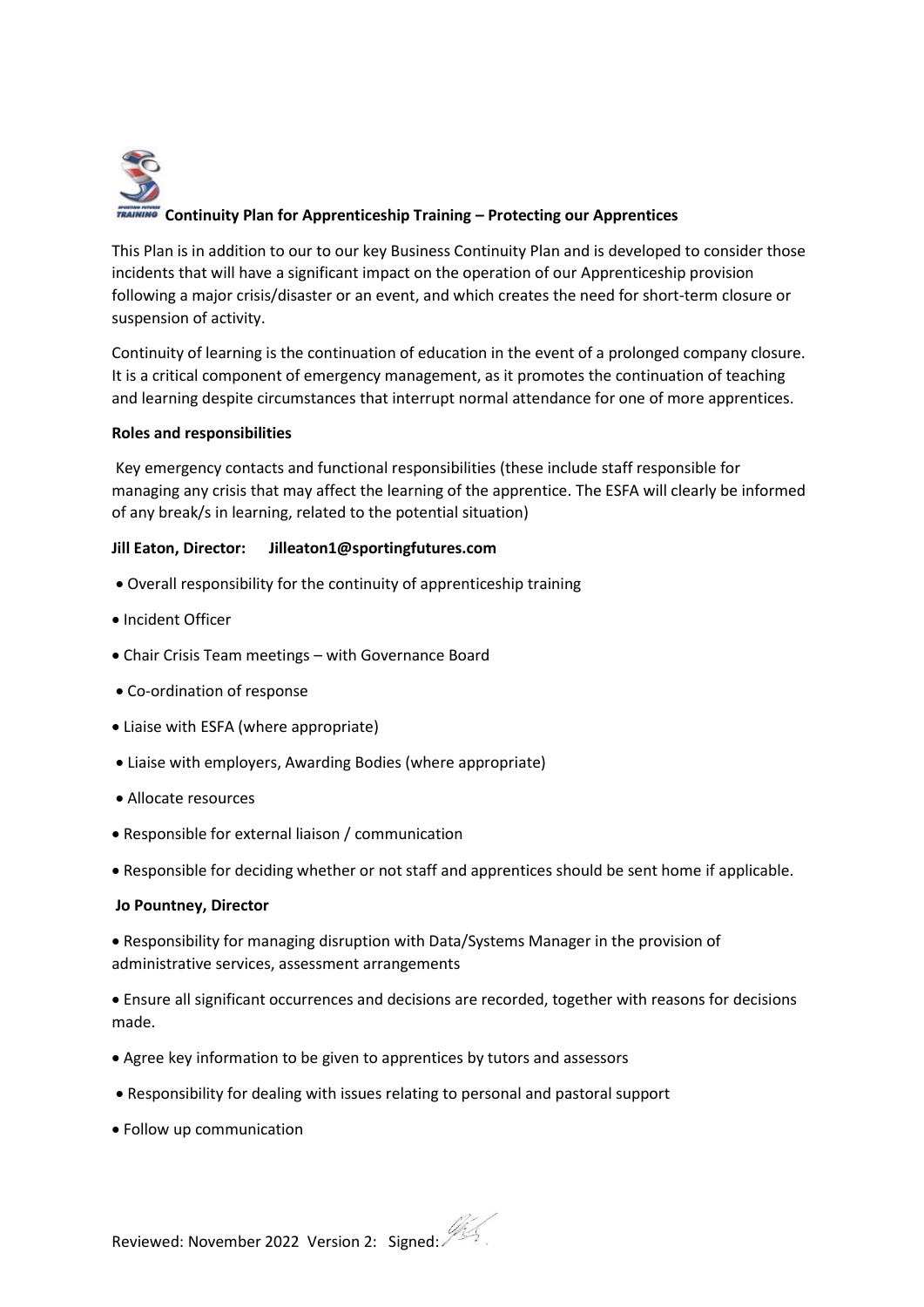• Liaising with Tutors to ensure welfare checks on Learners - Responsibility for dealing with issues relating to apprentices' work placement and the ongoing checks of insurance and health and safety

• Liaising with Tutors to ensure welfare checks on Learners -Responsibility for dealing with issues associated with learners' apprenticeship training and timely progression

#### **Scope**

The types of major or large-scale incidents that should be considered significant include all shown below, however, this is all dependent upon the local area and the workplace- the widest range of incidents have been noted and all would be dependent upon the training delivery at that time.

- Loss or absence of key staff
- Pandemic
- Fire
- Flood
- Explosion
- Serious adverse weather conditions
- Vandalism
- Sabotage
- Theft
- Loss of confidential information/data protection issue/loss of IT/MIS
- Extortion
- Serious accident
- Serious assault

• Armed or dangerous intruder – only relevant in specific circumstances owing to nature of facility usage

• Bomb threat

In some instances, these incidents can be due to natural-causes such as severe weather, while in other cases, equipment failure, progressive deterioration or human error or involvement may be the cause. They have the potential to lead to the following losses, which are likely to have a major impact on the delivery of training through Sporting Futures Training.

Loss of:

- Control
- Expertise
- Buildings
- Equipment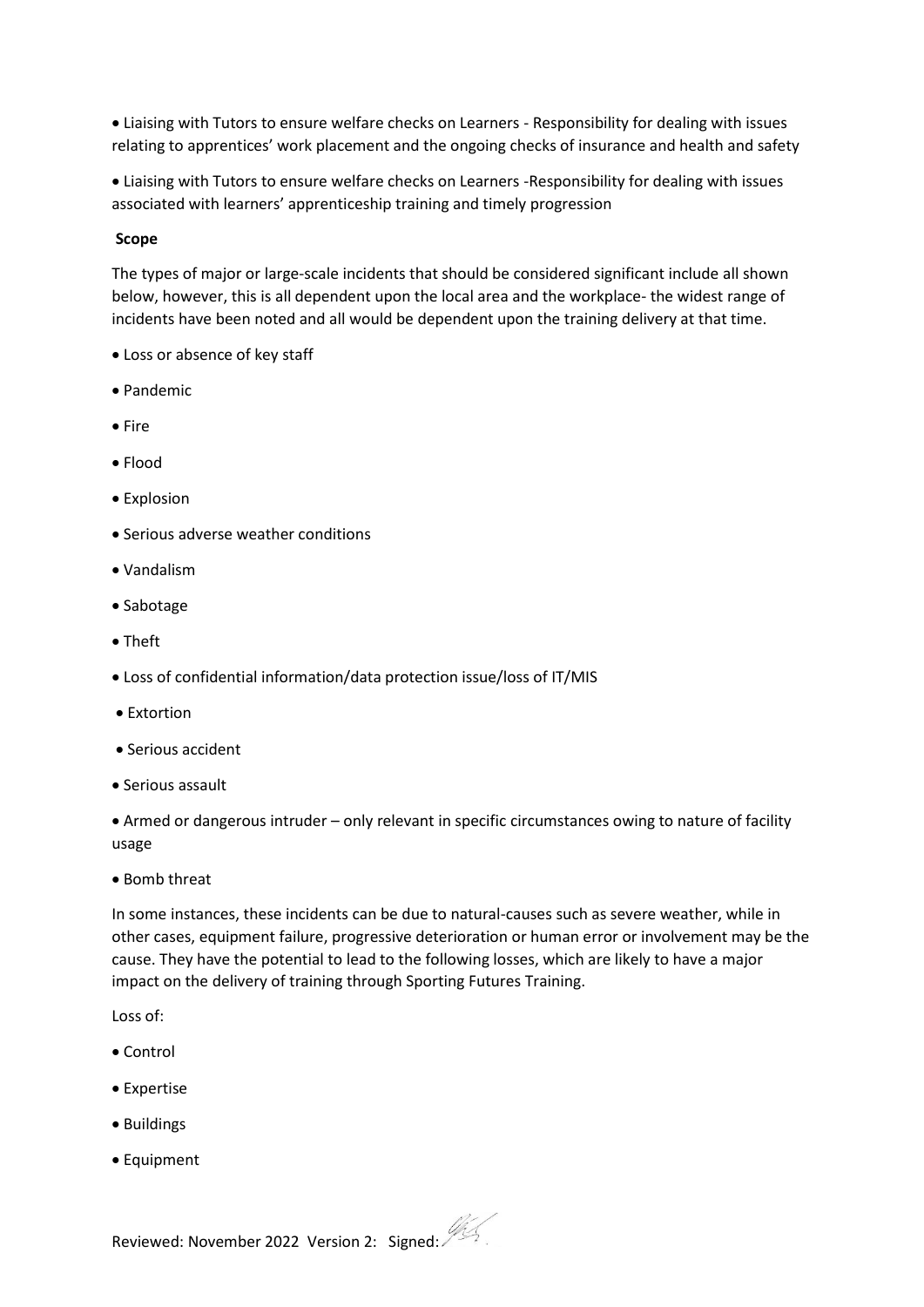- Facilities
- Data
- Personnel
- Reputation
- Funding

In the event of any such circumstance occurring, Sporting Futures Training's Continuity Business Plan aims to ensure that there are limited and ideally, no disruptions to the provision of our apprenticeship training. Procesess will be in place for major incidents, however, it is the function of this policy to reflect how we will protect our apprentices and ensure continuity of learning.

We have mitigated situations by having the following in place should we need to embark upon alternative provision to ensure continuity of delivery.

### **Continuity of Apprenticeship Training**

All Sporting Futures Training staff, are asked to ensure that they read and understand the contents of this plan and to ensure that they remain aware of its contents in order to act and respond accordingly, if the time requires.

### **Continuity of learning key considerations**

Ensuring Accessibility. Ensuring that all apprentices have familiar access to online delivery and training programs in the event of an incident that prevents the normal running of Apprenticeship delivery

We recognise that during a prolonged closure or absence, not all our apprentices may have access to the Internet, phone lines, TV or radio at the same time, or at all, and so Sporting Futures Training will have a record of those apprentices who do find internet access a challenge and will ensure with welfare checks ( phone calls from tutors), that they have access to the required form of delivery.

It is important to offer a variety of methods of distance learning and where required hard copies of learning materials would be sent to apprentices. Sporting Futures Training will abide by the Disability Act and ensure materials will be provided in alternative formats, when necessary.

### **Tools to support the continuity of learning**

Our apprenticeship training is delivered through a blended approach and this provides a level of flexibility and a number of options to ensure the relevant training continues to be delivered to our apprentices.

The methods of training include face to face delivery, virtual, directed and supervised learning activities, webinars, telephone/ virtual coaching, assignments and feedback, work-based learning assignments and work- based assessments.

Training at regular face-to-face sessions is delivered by one tutor and in the event of a tutor being absent, apprentices are notified in advance and alternative arrangements are made. Dependent upon the reason for the absence of the tutor would allow for a pre-determined alternative to be used i.e., due to tutor illness, work would be set for the apprentice and this would be reviewed the following week. We do have a blended approach to learning that involves a mixture of delivery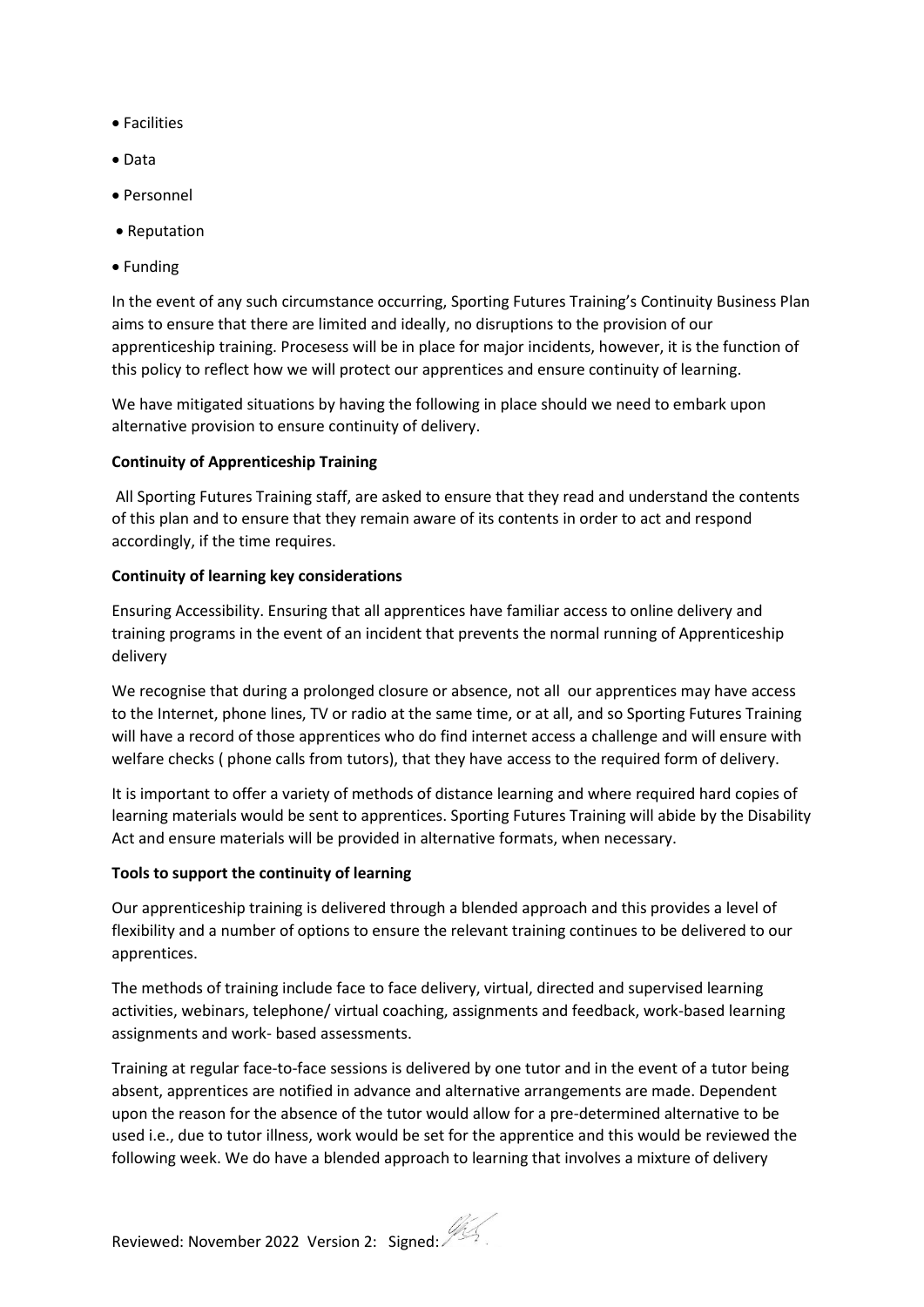methods and virtual sessions can be recorded and accessed via the Sporting Futures Training Eportal.

Team tutoring is also a method used throughout Sporting Futures Training – in the case where one tutor is absent on a virtual team teaching session, then the other tutor would deliver on their own to the whole group – This allows for the contingency of training to continue.

Where necessary, and when a training session is impacted upon by adverse weather, we are able to continue training through our virtual delivery.

Apprentice engagement on our virtual delivery is extremely positive and attendance is high. We follow-up training sessions with assignments and Knowledge maps to reinforce and check learning and engagement learning tools allow for peer assessment/discussions and learning to continue in a positive manner to support learning.

# **Access to Training Sites:**

Virtual delivery involves apprentices accessing training from their school site or home. Face-to face delivery takes place on designated school sites in localities close to apprentice. If this traininghad to be moved for unprecedented reasons and learners had challenges getting to the site Sporting Futures Training would review a case by case scenario and support learners where necessary with cost of revised transportation.

Preparing Learners for distance learning in the event of an unexpected event

- 1. Supportive Learning Material: Learners have an SFT specific Workbook for their relevant program. All learners will have this workbook and this is what would be used to work independently to ensure continuity of learning. The Eportal would have a variety of tasks/ Information giving presentations that learners would be signposted to ensure apprenticeship learning continues.
- 2. Whilst we would hope for learning to be on our learning platform, the Eportal, In advance of a prolonged closure absence, there is also the option that tutors can prepare hard copy learning resources that apprentices may use at home to continue their learning. Hard copy pack may include worksheets; calendars or schedules of work to be completed; directions for homework, projects, or written assignments; excerpts from textbooks or other reading materials; and sample assessments.

Sporting Futures Training may take two different approaches when developing packs:

- 3. Generic packs that can be used at any point that promote apprentice learning according to level and subject-specific standards, or
- 4. Unit-specific packs that are based on the planned curriculum and integrate with the apprentices' current learning at their workplace or off the job training.

### **Tutor Welfare Checks and Tutorials:**

- 5. A variety of technologies (telephone, email, zoom, gotomeetings) can be used to facilitate one-on-one, or teacher-and class interaction or lesson delivery between apprentices and tutors
- 6. Telephone and Video Calling. Tutors can hold group and individual discussions, or teach lessons, with apprentices in a secure and private setting.